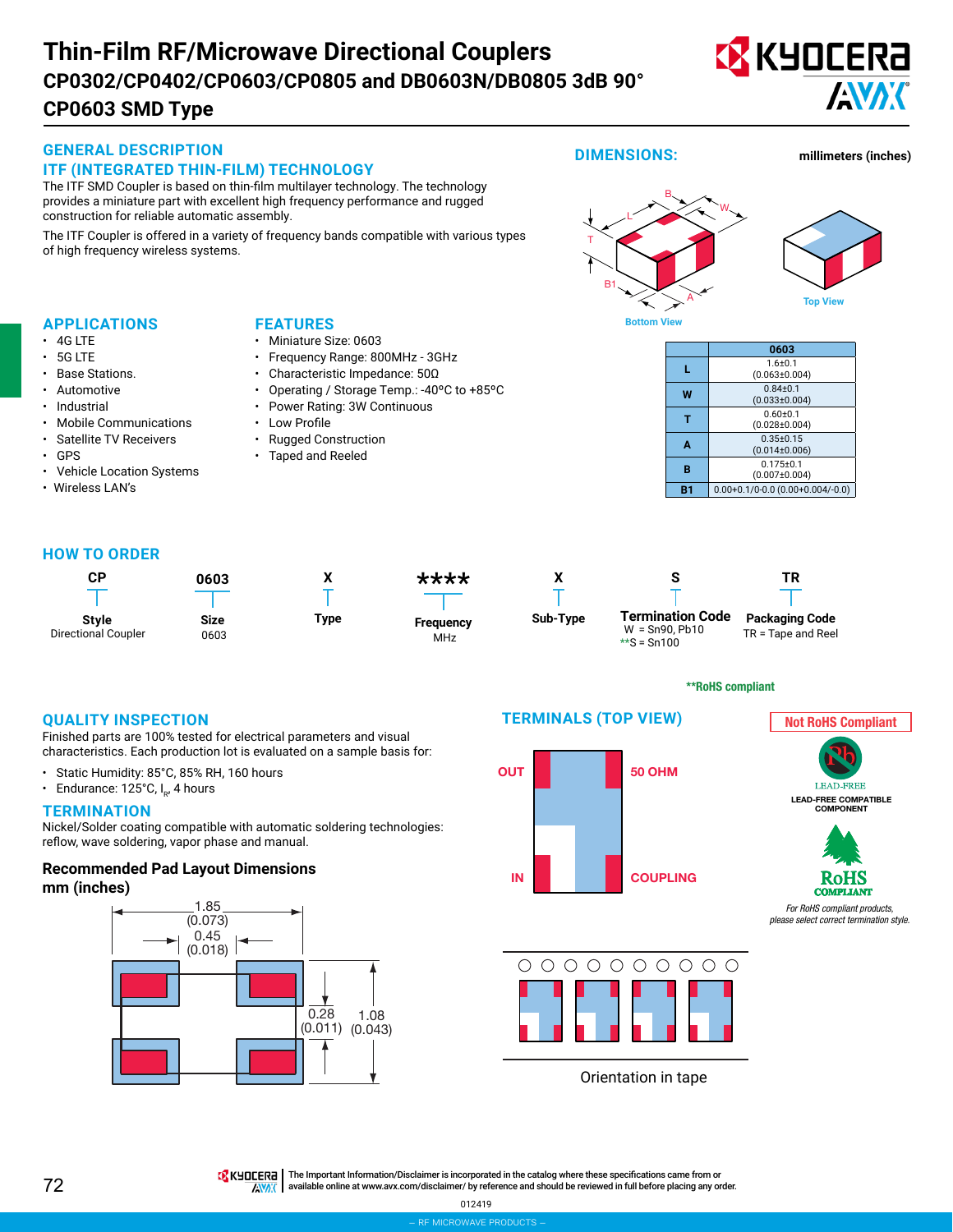# **Thin-Film RF/Microwave Directional Couplers CP0603 SMD Type CP0302/CP0402/CP0603/CP0805 and DB0603N/DB0805 3dB 90°**



#### **Coupler P/N CP0603A\*\*\*\*AS**

| <b>P/N Examples</b> | <b>Frequency</b><br><b>Band [MHz]</b> | <b>Coupling [dB]</b> | I. Loss<br>max | <b>VSWR</b><br>max |
|---------------------|---------------------------------------|----------------------|----------------|--------------------|
| CP0603A0836AS       | $824 - 849$                           | $18.5 + 1$           | 0.25           | 1.2                |
| CP0603A0881AS       | $869 - 894$                           | $18.5 + 1$           | 0.25           | 1.2                |
| CP0603A0902AS       | 890 - 915                             | 18 <sub>±1</sub>     | 0.25           | 1.2                |
| CP0603A0947AS       | $935 - 960$                           | $17.5 + 1$           | 0.25           | 1.2                |
| CP0603A0897AS       | $880 - 915$                           | 18 <sub>±1</sub>     | 0.25           | 1.2                |
| CP0603A0942AS       | $925 - 960$<br>$17.5 \pm 1$           | 0.25                 | 1.2            |                    |
| CP0603A1441AS       | 1429 - 1453                           | 14 <sub>±1</sub>     | 0.4            | 1.2                |
| CP0603A1747AS       | 1710 - 1785                           | $12.5 + 1$           | 0.6            | 1.2                |
| CP0603A1842AS       | 1805 - 1880                           | $12+1$               | 0.6            | 1.2                |
| CP0603A1880AS       | 1850 - 1910                           | 12±1                 | 0.6            | 1.2                |
| CP0603A1960AS       | 1930 - 1990                           | $11.5 + 1$           | 0.65           | 1.2                |
| CP0603A1907AS       | 1895 - 1920                           | 12±1                 | 0.6            | 1.2                |
| CP0603A1890AS       | 1880 - 1900                           | $12+1$               | 0.6            | 1.2                |
| CP0603A2442AS       | 2400 - 2484                           | 10 <sub>±1</sub>     | 0.85           | 1.2                |

#### **Coupler P/N CP0603A\*\*\*\*BS**

| <b>P/N Examples</b> | <b>Frequency</b><br><b>Coupling [dB]</b><br><b>Band [MHz]</b>                                               |            | I. Loss<br>max       | <b>VSWR</b><br>max       |
|---------------------|-------------------------------------------------------------------------------------------------------------|------------|----------------------|--------------------------|
| CP0603A0836BS       | 824 - 849                                                                                                   | 16±1       | 0.25                 | 1.2                      |
| CP0603A0881BS       | 869 - 894                                                                                                   | $15.5 + 1$ | 0.25                 | 1.2                      |
| CP0603A0902BS       | 890 - 915                                                                                                   | $15.5 + 1$ | 0.25                 | 1.2                      |
| CP0603A0947BS       | $935 - 960$                                                                                                 | 15±1       | 0.25                 | 1.2                      |
| CP0603A0897BS       | $880 - 915$<br>CP0603A0942BS<br>$925 - 960$<br>CP0603A1441BS<br>1429 - 1453<br>CP0603A1747BS<br>1710 - 1785 |            | 0.25<br>0.25<br>0.55 | 1.2<br>1.2<br>1.2<br>1.3 |
|                     |                                                                                                             |            |                      |                          |
|                     |                                                                                                             |            |                      |                          |
|                     |                                                                                                             |            | 0.8                  |                          |
| CP0603A1842BS       | 1805 - 1880                                                                                                 | $9.5 + 1$  | 0.8                  | 1.3                      |
| CP0603A1880BS       | 1850 - 1910                                                                                                 | 9±1        | 0.8                  | 1.4                      |
| CP0603A1960BS       | 1930 - 1990                                                                                                 | $9+1$      | 0.8                  | 1.4                      |
| CP0603A1907BS       | 1895 - 1920                                                                                                 | 9±1        | 0.8                  | 1.4                      |
| CP0603A1890BS       | 1880 - 1900                                                                                                 |            | 0.8                  | 1.4                      |
| CP0603A2442BS       | 2400 - 2484                                                                                                 | $7.5 + 1$  | 1.1                  | 1.4                      |

### **Coupler P/N CP0603A\*\*\*\*CS**

| <b>P/N Examples</b>                                                                      | <b>Frequency</b><br><b>Band [MHz]</b>       | <b>Coupling [dB]</b> |                      | <b>VSWR</b><br>max |
|------------------------------------------------------------------------------------------|---------------------------------------------|----------------------|----------------------|--------------------|
| CP0603A0836CS                                                                            | 824 - 849                                   | $21 + 1$             | 0.25                 | 1.2                |
| CP0603A0881CS                                                                            | $869 - 894$                                 | $20.5 + 1$           | 0.25                 | 1.2                |
| CP0603A0902CS                                                                            | 890 - 915                                   | $20.5 + 1$           | 0.25                 | 1.2                |
| CP0603A0947CS                                                                            | $935 - 960$                                 | 20 <sub>±1</sub>     | 0.25                 | 1.2                |
| CP0603A0897CS<br>880-915<br>CP0603A0942CS<br>$925 - 960$<br>CP0603A1441CS<br>1429 - 1453 |                                             | $20.5 + 1$           | 0.25<br>0.25<br>0.55 | 1.2<br>1.2<br>1.2  |
|                                                                                          |                                             | 20 <sub>±1</sub>     |                      |                    |
|                                                                                          |                                             | $16.5 + 1$           |                      |                    |
| CP0603A1747CS                                                                            | 1710 - 1785<br>CP0603A1842CS<br>1805 - 1880 |                      | 0.8                  | 1.2                |
|                                                                                          |                                             |                      | 0.8                  | 1.2                |
| CP0603A1880CS                                                                            | 1850 - 1910<br>$14.5 + 1$                   |                      | 0.8                  | 1.2                |
| CP0603A1960CS                                                                            | 1930 - 1990                                 | 14 <sub>±1</sub>     | 0.8                  | 1.2                |
| CP0603A1907CS                                                                            | 1895 - 1920                                 |                      | 0.8                  | 1.2                |
| CP0603A1890CS                                                                            | 1880 - 1900                                 | $14.5 + 1$           | 0.8                  | 1.2                |
| CP0603A2442CS                                                                            | 2400 - 2484                                 | $12.5 + 1$           | 1.1                  | 1.2                |

# CP0603A\*\*\*\*DS **Coupler P/N CP0603A\*\*\*\*DS**

| <b>P/N Examples</b> | <b>Frequency</b><br><b>Band [MHz]</b> | <b>Coupling [dB]</b> | I. Loss<br>max | <b>VSWR</b><br>max |
|---------------------|---------------------------------------|----------------------|----------------|--------------------|
| CP0603A0836DS       | $824 - 849$                           | $15.0 + 1$           | 0.25           | 1.2                |
| CP0603A0881DS       | $869 - 894$                           | $14.5 + 1$           | 0.25           | 1.2                |
| CP0603A0902DS       | $890 - 915$                           | $14.5 + 1$           | 0.25           | 1.2                |
| CP0603A0947DS       | $935 - 960$                           | 14 <sub>±1</sub>     | 0.25           | 1.2                |
| CP0603A0897DS       | $880 - 915$                           | $14.5 + 1$           | 0.25           | 1.2                |
| CP0603A0942DS       | $925 - 960$                           | 14 <sub>±1</sub>     | 0.25           | 1.2                |
| CP0603A1441DS       | 1429 - 1453                           | $10.5 + 1$           | 0.7            | 1.3                |
| CP0603A1747DS       | 1710 - 1785                           | 9±1                  | 0.9            | 1.5                |
| CP0603A1842DS       | 1805 - 1880                           | $8.5 + 1$            | 0.9            | 1.5                |
| CP0603A1880DS       | 1850 - 1910                           | $8.5 + 1$            | 1.0            | 1.5                |
| CP0603A1960DS       | 1930 - 1990                           | 8±1                  | 1.0            | 1.5                |
| CP0603A1907DS       | 1895 - 1920                           | $8.5 + 1$            | 1.0            | 1.5                |
| CP0603A1890DS       | 1880 - 1900                           | $8.5 + 1$            | 1.0            | 1.5                |
| CP0603A2442DS       | 2400 - 2484                           | $6.5 + 1$            | 1.5            | 1.5                |

Important: Couplers can be used at any frequency within the indicated range.

CP0603A\*\*\*\*AS 0  $\Omega$ **I. Loss** Coupling, Return Loss, -2 Coupling, Return Loss,<br>Isolation (dB)  $-10$ **Coupling Isolation** Isolation (dB)  $-20$ -4 I. Loss (dB) I. Loss (dB) **Return Loss** -30 -6 -8  $-40$ -10 -50 -60 -12 3.0 3.5 0.5 1.0 1.5 2.0 2.5 Frequency (GHz)





CP0603A\*\*\*\*CS





THE IMPORTATION The Important Information/Disclaimer is incorporated in the catalog where these specifications came from or  $\sqrt{N\delta\mathcal{K}}$ available online at [www.avx.com/disclaimer/](http://www.avx.com/disclaimer/) by reference and should be reviewed in full before placing any order.

012419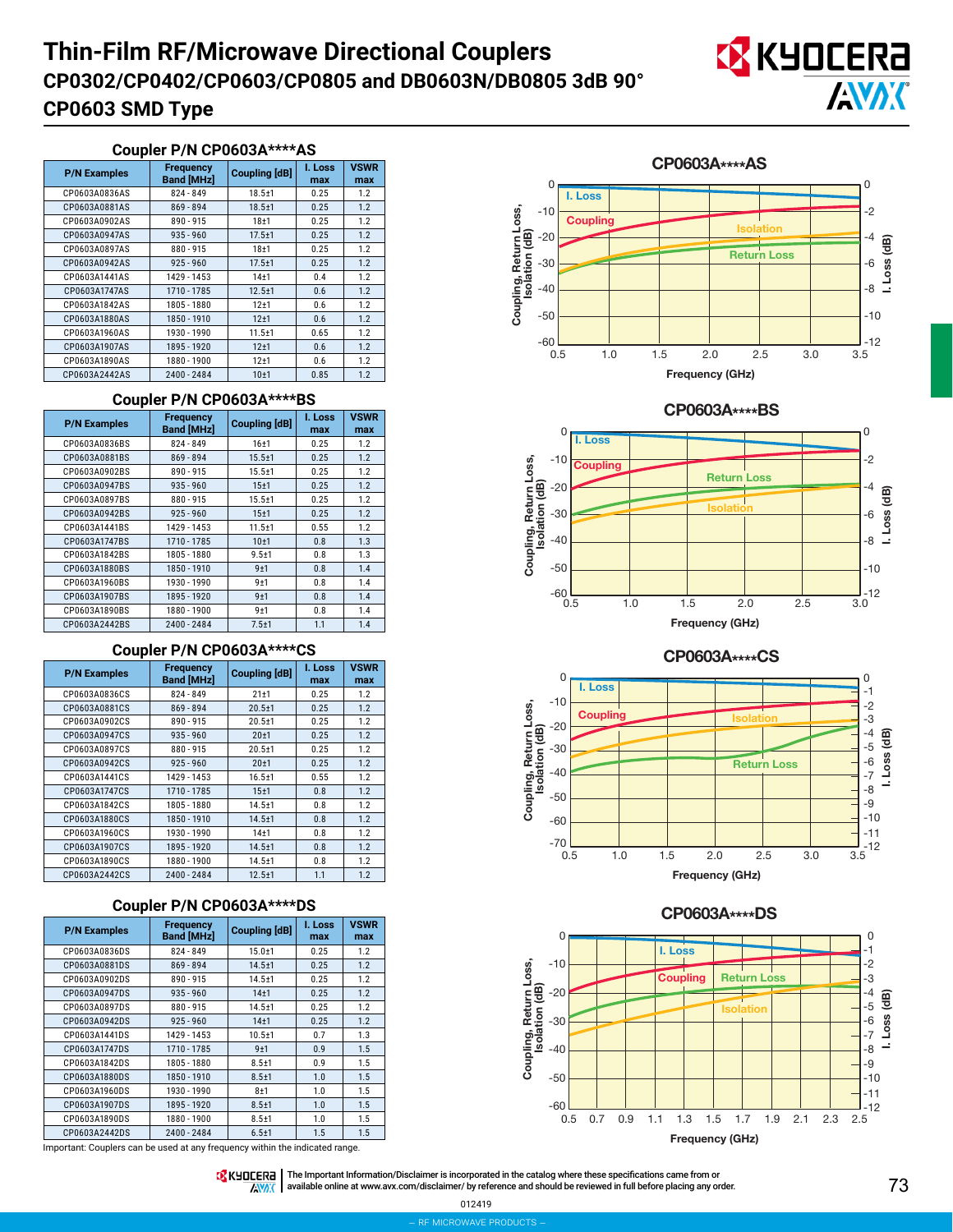# **Thin-Film RF/Microwave Directional Couplers CP0603 SMD Type CP0302/CP0402/CP0603/CP0805 and DB0603N/DB0805 3dB 90°**



#### **Coupler P/N CP0603B\*\*\*\*AS**

| <b>P/N Examples</b> | <b>Frequency</b><br><b>Coupling [dB]</b><br><b>Band [MHz]</b> |                  | I. Loss<br>max | <b>VSWR</b><br>max |
|---------------------|---------------------------------------------------------------|------------------|----------------|--------------------|
| CP0603B0836AS       | 824 - 849                                                     | $24.5 + 1$       | 0.2            | 1.2                |
| CP0603B0881AS       | 869 - 894                                                     | $24+1$           | 0.2            | 1.2                |
| CP0603B0902AS       | $890 - 915$                                                   | $24 + 1$         | 0.2            | 1.2                |
| CP0603B0947AS       | $935 - 960$                                                   | $23.5 + 1$       | 0.2            | 1.2                |
| CP0603B0897AS       | $880 - 915$                                                   | $24 + 1$         | 0.2            | 1.2                |
| CP0603B0942AS       | $925 - 960$                                                   | $23.5 + 1$       | 0.2            | 1.2                |
| CP0603B1441AS       | 1429 - 1453                                                   | 20 <sub>±1</sub> | 0.25           | 1.2                |
| CP0603B1747AS       | 1710 - 1785                                                   | $18 + 1$         | 0.25           | 1.2                |
| CP0603B1842AS       | 1805 - 1880                                                   | $17.5 \pm 1$     | 0.3            | 1.2                |
| CP0603B1880AS       | 1850 - 1910                                                   | $17.5 \pm 1$     | 0.3            | 1.2                |
| CP0603B1960AS       | 1930 - 1990                                                   | $17.5 \pm 1$     | 0.3            | 1.2                |
| CP0603B1907AS       | 1895 - 1920                                                   | $17.5 + 1$       | 0.3            | 1.2                |
| CP0603B1890AS       | 1880 - 1900                                                   | $17.5 + 1$       | 0.3            | 1.2                |
| CP0603B2442AS       | 2400 - 2484                                                   | $15.5 + 1$       | 0.45           | 1.2                |

### **Coupler P/N CP0603B\*\*\*\*BS**

| <b>P/N Examples</b>          | <b>Frequency</b><br><b>Band [MHz]</b> | <b>Coupling [dB]</b> | I. Loss<br>max | <b>VSWR</b><br>max |
|------------------------------|---------------------------------------|----------------------|----------------|--------------------|
| CP0603B0836BS                | 824 - 849                             | $25.5 + 1$           | 0.2            | 1.2                |
| CP0603B0881BS                | 869 - 894                             | $25+1$               | 0.2            | 1.2                |
| CP0603B0902BS                | $890 - 915$                           | 25±1                 | 0.2            | 1.2                |
| CP0603B0947BS                | $935 - 960$                           | $24.5 + 1$           | 0.2            | 1.2                |
| CP0603B0897BS                | 880 - 915                             | $25 + 1$             | 0.2            | 1.2                |
| CP0603B0942BS<br>$925 - 960$ |                                       | $24.5 + 1$           | 0.2            | 1.2                |
| CP0603B1441BS                | 1429 - 1453                           | $21 + 1$             | 0.2            | 1.2                |
| 1710 - 1785<br>CP0603B1747BS |                                       | 19 <sub>±1</sub>     | 0.25           | 1.2                |
| CP0603B1842BS                | 1805 - 1880                           | 19 <sub>±1</sub>     | 0.25           | 1.2                |
| CP0603B1880BS                | 1850 - 1910                           | $18.5 + 1$           | 0.25           | 1.2                |
| CP0603B1960BS                | 1930 - 1990                           | $18.5 \pm 1$         | 0.25           | 1.2                |
| CP0603B1907BS                | 1895 - 1920                           |                      | 0.25           | 1.2                |
| CP0603B1890BS                | 1880 - 1900                           |                      | 0.25           | 1.2                |
| CP0603B2442BS                | 2400 - 2484                           | $16.5 + 1$           | 0.35           | 1.2                |

### **Coupler P/N CP0603B\*\*\*\*CS**

| <b>P/N Examples</b>                                          | <b>Frequency</b><br><b>Coupling [dB]</b><br><b>Band [MHz]</b> |                  | I. Loss<br>max | <b>VSWR</b><br>max |
|--------------------------------------------------------------|---------------------------------------------------------------|------------------|----------------|--------------------|
| CP0603B0836CS                                                | 824 - 849                                                     |                  | 0.2            | 1.2                |
| CP0603B0881CS                                                | $869 - 894$                                                   | 26±1             | 0.2            | 1.2                |
| CP0603B0902CS                                                | $890 - 915$                                                   | $26 + 1$         | 0.2            | 1.2                |
| CP0603B0947CS                                                | $935 - 960$                                                   | $25.5 + 1$       | 0.2            | 1.2                |
| CP0603B0897CS<br>$880 - 915$<br>$925 - 960$<br>CP0603B0942CS |                                                               | $26 + 1$         | 0.2<br>0.2     | 1.2<br>1.2         |
|                                                              |                                                               | $25.5 + 1$       |                |                    |
| CP0603B1441CS                                                | 1429 - 1453                                                   | $22 + 1$         | 0.2            | 1.2                |
| CP0603B1747CS                                                | 1710 - 1785                                                   | $20.5 + 1$       | 0.25           | 1.2                |
| CP0603B1842CS                                                | 1805 - 1880                                                   | $20 + 1$         | 0.25           | 1.2                |
| CP0603B1880CS                                                | 1850 - 1910                                                   |                  | 0.25<br>0.25   | 1.2<br>1.2         |
| CP0603B1960CS<br>1930 - 1990                                 |                                                               | $19.5 + 1$       |                |                    |
| CP0603B1907CS                                                | 1895 - 1920                                                   | 20 <sub>±1</sub> | 0.25           | 1.2                |
| CP0603B1890CS                                                | 1880 - 1900                                                   | $20 + 1$         | 0.25           | 1.2                |
| 2400 - 2484<br>CP0603B2442CS                                 |                                                               | 18 <sub>±1</sub> | 0.35           | 1.3                |

Important: Couplers can be used at any frequency within the indicated range.

CP0603B\*\*\*\*AS 0 **I. Loss** -1 Coupling, Return Loss,<br>Isolation (dB) Coupling, Return Loss, -10 -3 **Coupling** Isolation (dB) -20 -5 I. Loss (dB) I. Loss (dB) **Isolation** -30 -7 **Return Loss** -40 -9 -50 -11  $-60$   $-60.5$  $\frac{1}{4}$ -13  $3.0$   $3.5$ 0.5 1.0 1.5 2.0 2.5 Frequency (GHz)

CP0603B\*\*\*\*BS